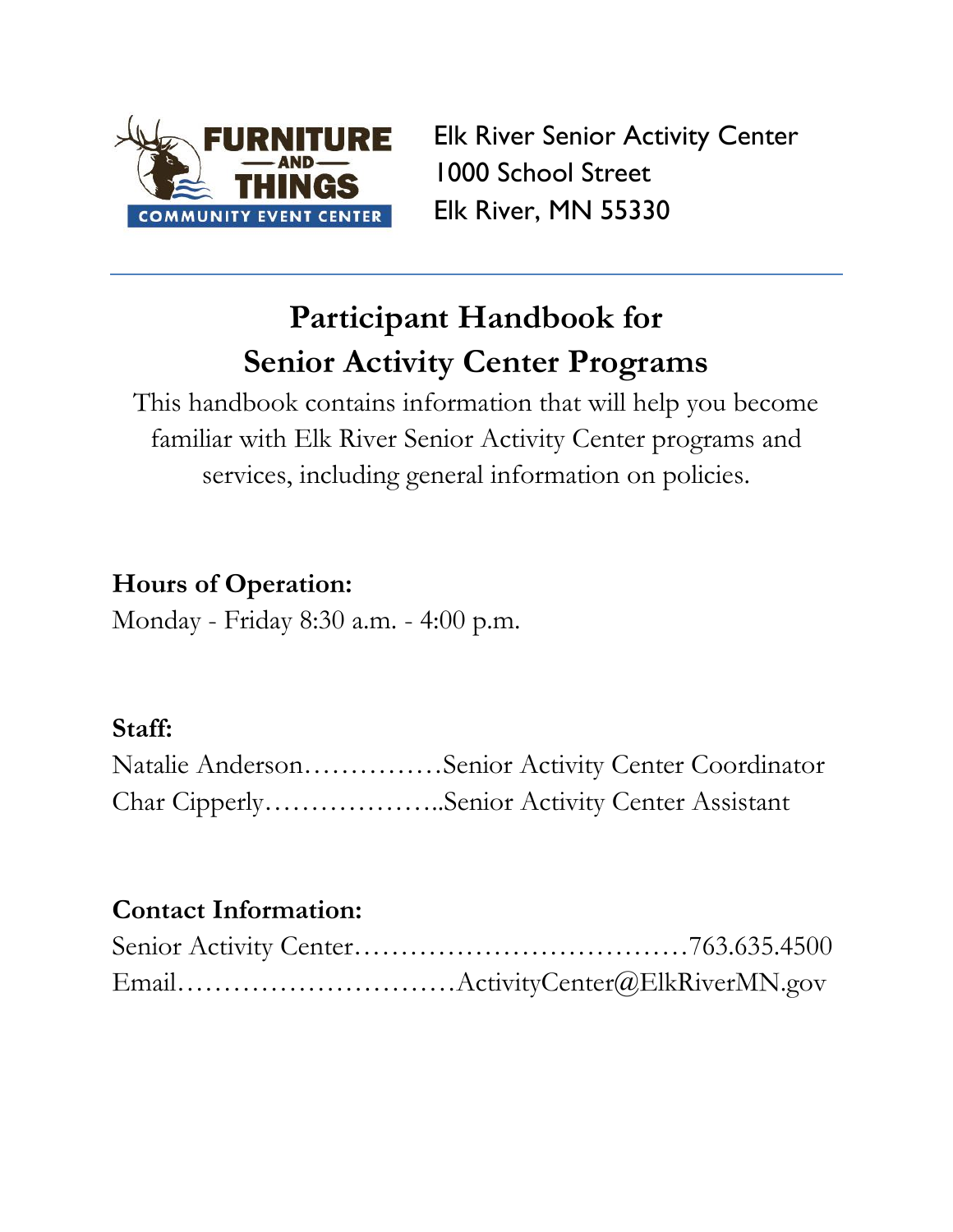### **Welcome**

The City of Elk River offers recreational programs, activities, events, trips, and more for adults 55+ through the Senior Activity Center located within Furniture and Things Community Event Center. The Senior Activity Center offers programs for senior participants who function independently or those who utilize an attendant or caregiver for their personal needs while attending. The Senior Activity Center is not an adult daycare facility, and medical staff is not onsite or employed by the City.

# **Membership Requirements**

Participants are required to have a membership to gain access to the Senior Activity Center and participate in ongoing programs.

| 2022 Membership Rates:       |                                        |
|------------------------------|----------------------------------------|
|                              | Elk River City Resident Discount Rate: |
| \$37 Individual or \$51 Dual | \$26 Individual or \$37 Dual           |

Membership cards will be issued at the time of purchase and will be used to scan in each time you enter the facility. All memberships expire at the end of the calendar year. We are unable to pro rate partial year memberships.

## **General Policies**

### **Alcohol/Drugs/Smoking**

Alcohol or illegal drugs may not be brought into the facility and no smoking is allowed in the building. Persons who are intoxicated are not welcome and will be asked to leave.

### **Animals**

Only service animals wearing a properly issued service vest and trained to assist an individual with a disability are permitted. Exceptions may be made for special programs and situations at the discretion of staff.

### **Cell Phone Usage**

Out of consideration for other members please move to a public area such as the hallway to take and make phone calls. Please have your contacts call your cell phone and not the front desk. No messages will be delivered unless it is an emergency.

### **Check In**

You must scan your member card at the front desk located at the main entrance.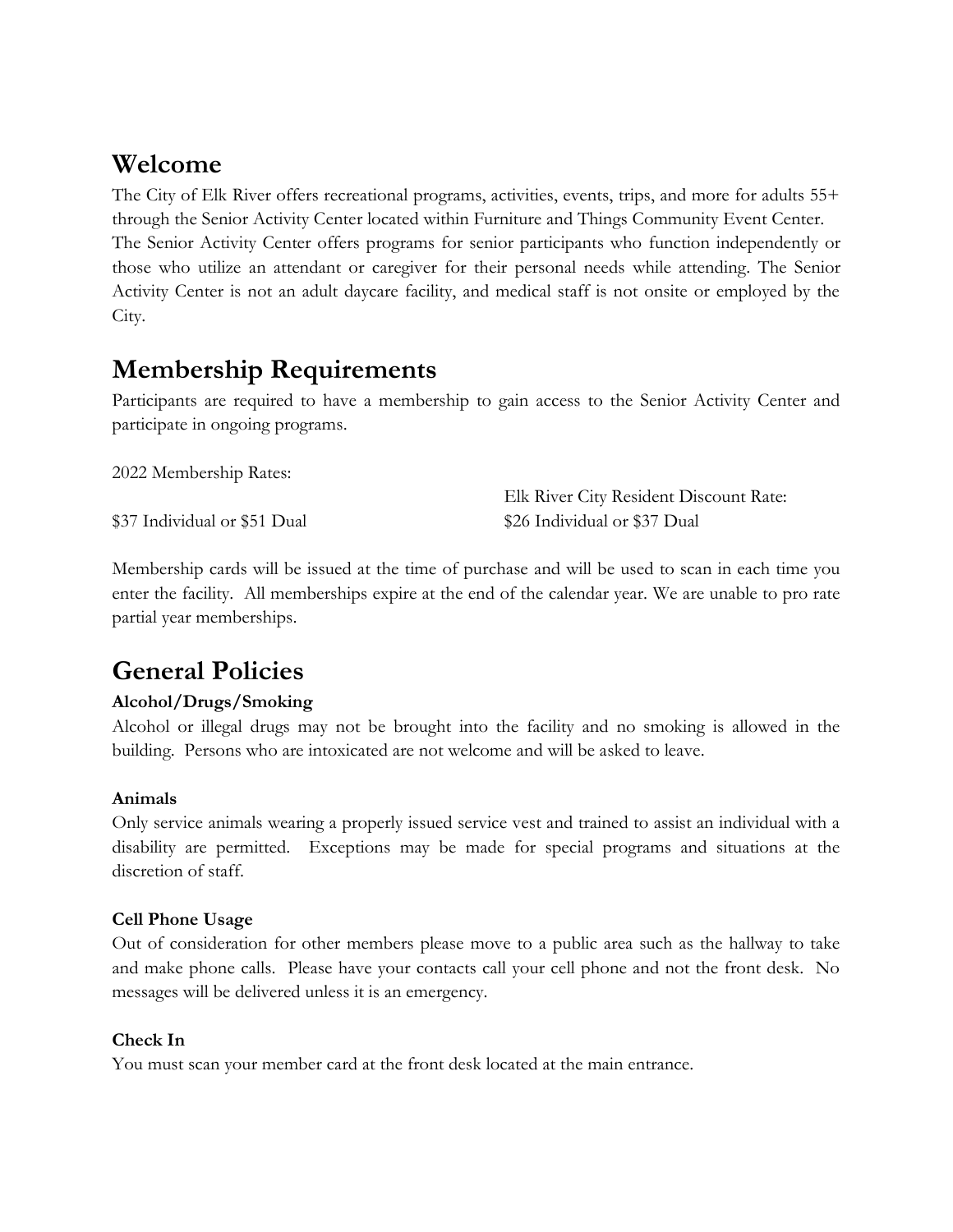#### **Children**

Programs are designed for seniors 55+. Children are not allowed in the Senior Activity Center or in other places that senior programming is actively taking place.

#### **Coffee**

Coffee is free for members. If coffee or other coffee shop supplies are running low, please notify front desk staff and they will restock supplies as soon as time allows.

#### **Computers**

Computers are free to use. If there are problems with the computer not operating properly, please notify staff and they will address the concerns as soon as time allows. If you need other computer assistance you will need to schedule a 1:1 appointment with a technology volunteer.

#### **Copy Machine and Fax**

These services are not available to the public.

#### **Day Passes**

Guests may purchase a day pass for \$5. This allows the guest access to the Senior Activity Center for the day. Day passes may also be used to participate in ongoing groups such as woodcarving, sewing, knitting, free fitness classes, and card groups. Day passes are purchased at the front desk and are to be used the date of purchase.

#### **Donations**

Monetary donations and books for our lending library are the only type of donations being accepted at this time.

#### **Emergency Exit**

The emergency exit doors are only to be used in an emergency. The alarm will sound if the doors are open.

#### **Food and Beverage**

You are welcome to eat or drink in areas in which senior programs take place, however it is important that you are considerate of others and clean up after yourself. The Senior Activity Center is not a restaurant and does not provide bussing or dish clearing services. If food, dishes, or associated items are not cleaned up after use, food privileges may be curtailed or revoked.

If you choose to bring in food to share, please bring your own plates, napkins, forks, etc. and provide proper serving utensils to prevent the spread of food borne illnesses. All food items and serving supplies that you bring in, should be brought home with you when finished or disposed of properly. Any and all items left on site will be discarded at the end of the day.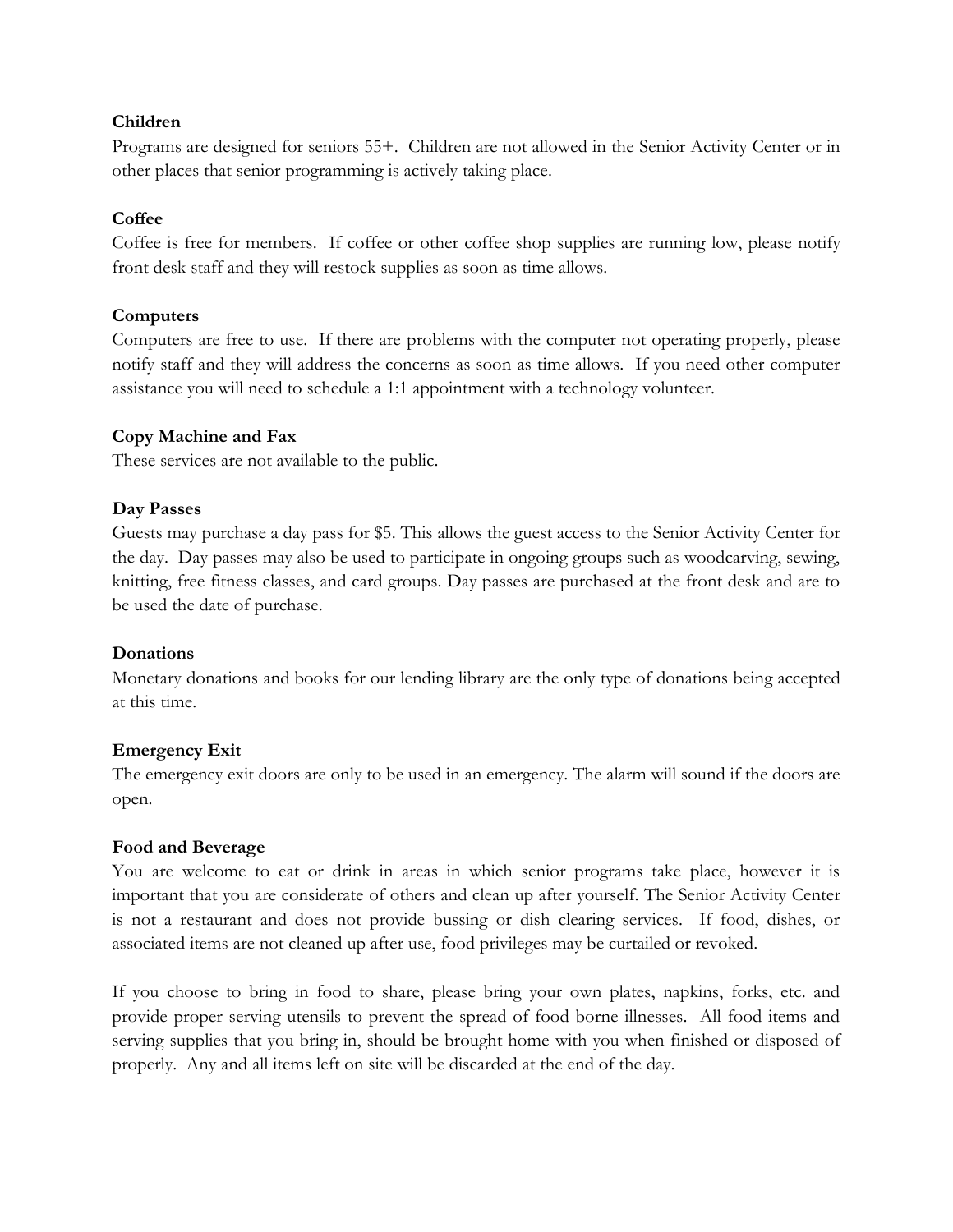#### **Independence**

Participants are expected to be capable of independent decision making and functioning without one-on-one assistance from staff. Participants must be able to move safely and independently while in the facility.

#### **Lost and Found**

Items that are left in senior program areas will be placed in the lost and found at the front desk. Items that are not claimed by the end of the month will be discarded.

#### **Personal and Medical Care**

Participants are expected to be responsible for their own medical and personal care. Staff cannot aid with medication, personal health, or non-emergency medical care. Participants are welcome to bring a caregiver to offer personal or physical assistance. If a caregiver accompanies you, they must always remain with you.

### **Personal Conduct**

Participants are always expected to be respectful of everyone, patrons, and staff. Behavior which creates an offensive environment will not be tolerated. Inappropriate behavior includes but is not limited to:

- Loud, disruptive, obscene, hateful, or abusive language.
- Making threats or demonstrating threatening behavior, verbally or in writing, to participants, staff, or volunteers. This includes harassment or intimidation by words, gestures, body language or any menacing behavior.
- Racial, religious, or sexual harassment of participants, staff, or volunteers.
- Physical altercation with participants, staff, or volunteers.
- Carrying or concealing any unlicensed weapons, devices, or objects that may be used as weapons.
- Other behavior that is deemed inappropriate by city staff or volunteers. Any other behavior that negatively impacts the reasonable rights of others to a positive and harassment free experience.

#### **Photos**

We take photos and video at programs sponsored by us for promotional use. If you do not want your photo taken, please notify us in writing prior to the start of the program.

#### **Playing for money**

Playing for money is not allowed unless it is a formal Senior Activity Center sponsored activity.